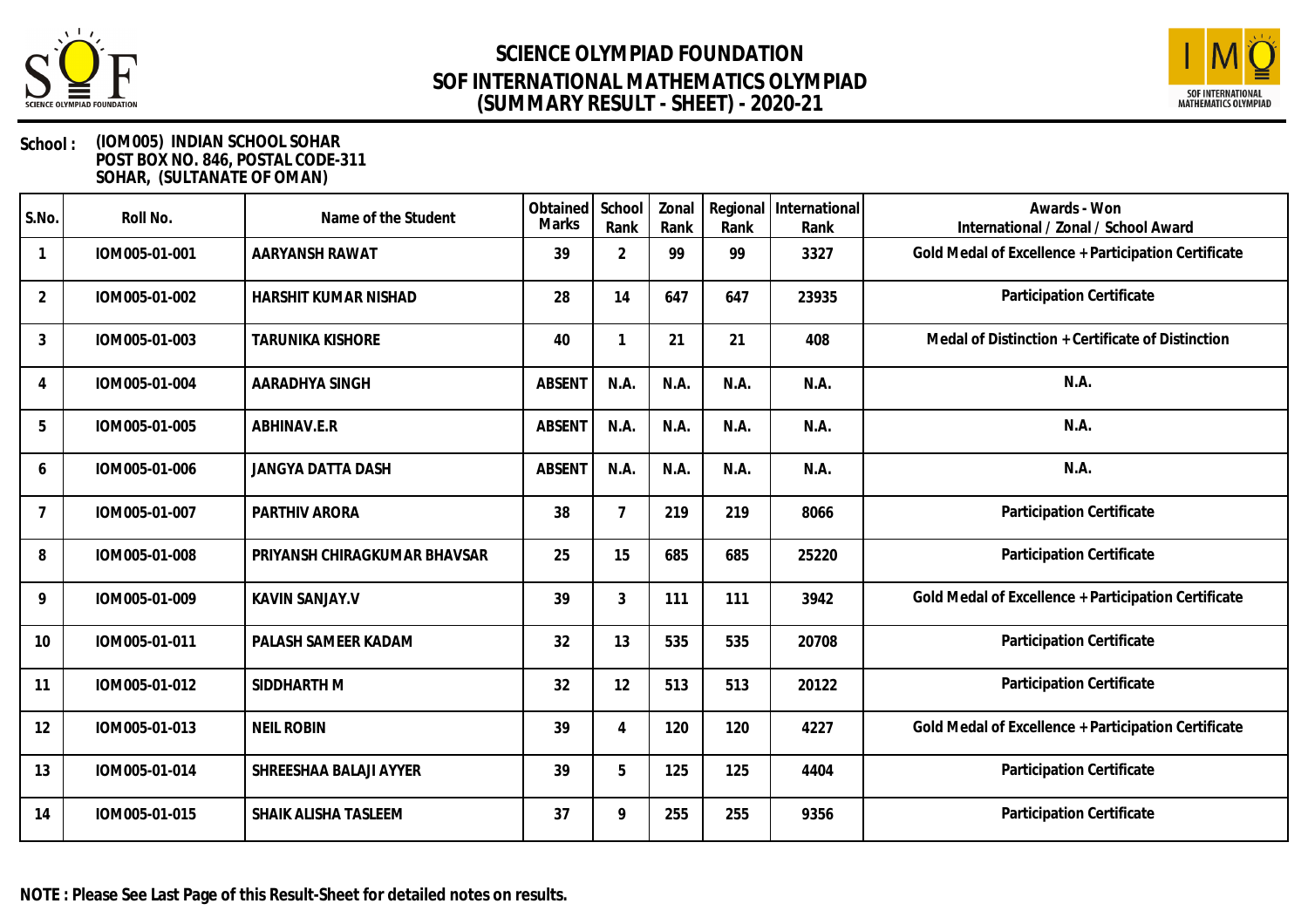



#### **School : (IOM005) INDIAN SCHOOL SOHAR POST BOX NO. 846, POSTAL CODE-311 SOHAR, (SULTANATE OF OMAN)**

| S.No.          | Roll No.      | Name of the Student    | Obtained<br>Marks | School<br>Rank | Zonal<br>Rank | Regional<br>Rank | International<br>Rank | Awards - Won<br>International / Zonal / School Award |
|----------------|---------------|------------------------|-------------------|----------------|---------------|------------------|-----------------------|------------------------------------------------------|
| 15             | IOM005-01-016 | SAIRAH ANN JOHN        | 33                | 11             | 490           | 490              | 19337                 | Participation Certificate                            |
| 16             | IOM005-01-017 | <b>TARUN PRASAD</b>    | 36                | 10             | 353           | 353              | 14255                 | Participation Certificate                            |
| 17             | IOM005-01-018 | RAJ DILIP PADIYAR      | 39                | 6              | 131           | 131              | 4604                  | Participation Certificate                            |
| 18             | IOM005-01-019 | <b>KARTIK PRASAD</b>   | 37                | 8              | 227           | 227              | 8342                  | Participation Certificate                            |
|                | IOM005-02-001 | KIYANSH JIGNESH SHAH   | 39                | $\overline{2}$ | 141           | 141              | 3454                  | Gold Medal of Excellence + Participation Certificate |
| 2              | IOM005-02-002 | <b>HARSATH VINOTH</b>  | 33                | 8              | 532           | 532              | 20692                 | Participation Certificate                            |
| 3              | IOM005-02-003 | <b>SAMRUDH B PATIL</b> | 40                |                | 13            | 13               | 331                   | Medal of Distinction + Certificate of Distinction    |
| $\overline{4}$ | IOM005-02-005 | <b>RAMAN SINGH</b>     | 21                | 13             | 884           | 884              | 32201                 | Participation Certificate                            |
| 5              | IOM005-02-006 | MAHIN DHARMESH VAVDIYA | 37                | 4              | 311           | 311              | 10725                 | Gold Medal of Excellence + Participation Certificate |
| 6              | IOM005-02-007 | <b>NANDINI SINGH</b>   | 31                | 10             | 586           | 586              | 22928                 | Participation Certificate                            |
| $\overline{7}$ | IOM005-02-008 | AVANISH MANISH JAGTAP  | 35                | 5              | 447           | 447              | 16704                 | Participation Certificate                            |
| 8              | IOM005-02-009 | HRISHAB RAJ BEHERA     | 13                | 14             | 952           | 952              | 34514                 | Participation Certificate                            |
| 9              | IOM005-02-010 | SIDDHARTH SINHABABU    | 37                | 3              | 292           | 292              | 9493                  | Gold Medal of Excellence + Participation Certificate |
| 10             | IOM005-02-011 | ARADHYA KHOSLA         | <b>ABSENT</b>     | N.A.           | N.A.          | N.A.             | N.A.                  | N.A.                                                 |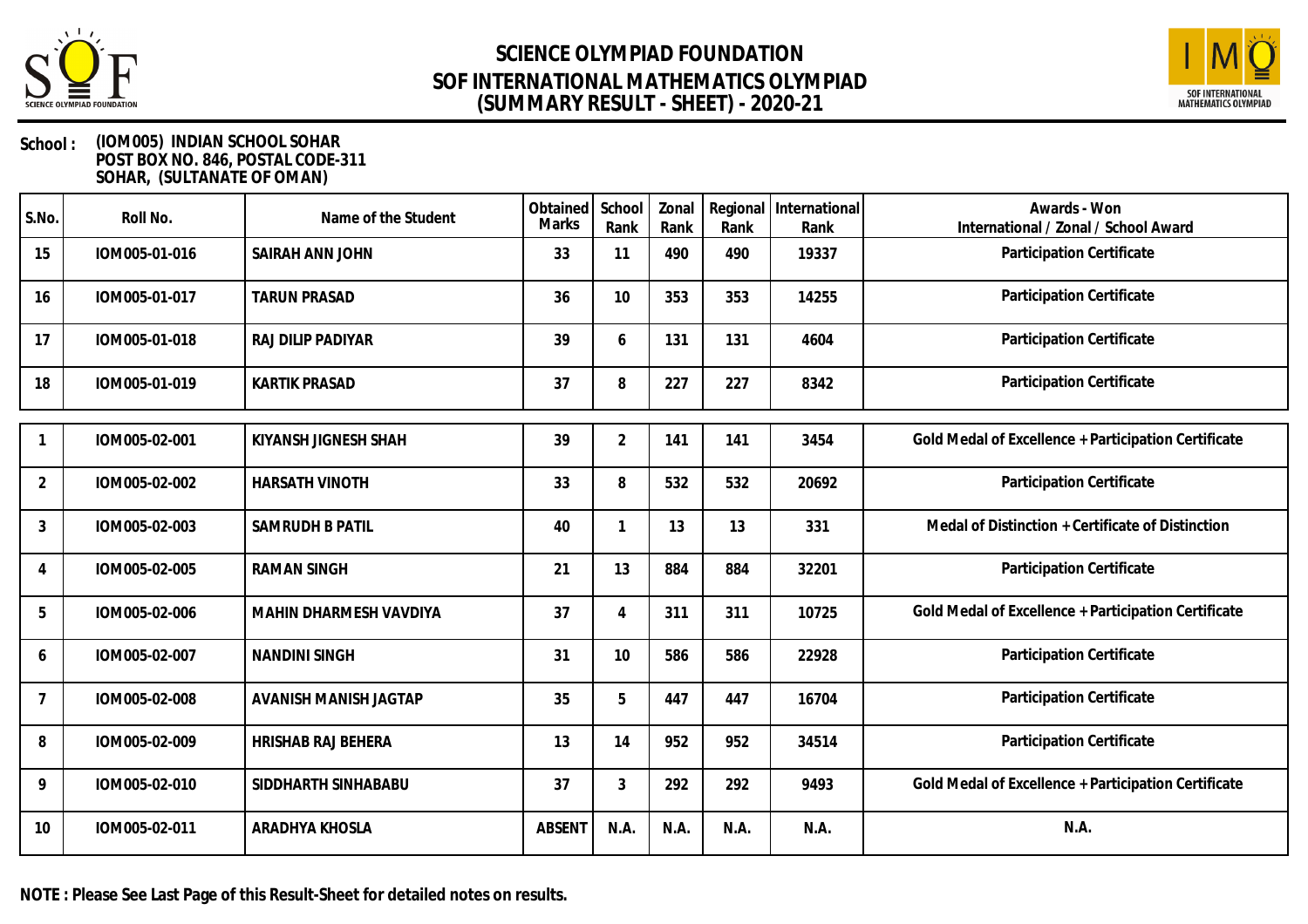



#### **School : (IOM005) INDIAN SCHOOL SOHAR POST BOX NO. 846, POSTAL CODE-311 SOHAR, (SULTANATE OF OMAN)**

| S.No.          | Roll No.      | Name of the Student           | Obtained<br>Marks | School<br>Rank | Zonal<br>Rank | Regional<br>Rank | International<br>Rank | Awards - Won<br>International / Zonal / School Award                                        |
|----------------|---------------|-------------------------------|-------------------|----------------|---------------|------------------|-----------------------|---------------------------------------------------------------------------------------------|
| 11             | IOM005-02-012 | ANUSHA YADAV                  | 32                | 9              | 545           | 545              | 21544                 | Participation Certificate                                                                   |
| 12             | IOM005-02-013 | APURBA OJHA                   | 33                | $\overline{7}$ | 510           | 510              | 19817                 | Participation Certificate                                                                   |
| 13             | IOM005-02-014 | <b>ZOYA SARDAR</b>            | 23                | 11             | 860           | 860              | 31532                 | Participation Certificate                                                                   |
| 14             | IOM005-02-015 | APOORVA ARAVIND MAIYA         | 22                | 12             | 868           | 868              | 31720                 | Participation Certificate                                                                   |
| 15             | IOM005-02-016 | SIYA BHATIA                   | 34                | 6              | 467           | 467              | 17686                 | Participation Certificate                                                                   |
| 16             | IOM005-02-018 | SHASHANK SUNIL KURUP          | <b>ABSENT</b>     | N.A.           | N.A.          | N.A.             | N.A.                  | N.A.                                                                                        |
|                | IOM005-03-001 | MAHASHREE CHETAN JUNGIWALA    | 21                | 7              | 441           | 441              | 1956                  | Participation Certificate                                                                   |
| $\overline{2}$ | IOM005-03-002 | PRIYANSH MAHADEVWALA          | 40                | 1              |               | $\mathbf 1$      | 1                     | Gifts Worth Rs. 1000/-+International Gold Medal + Certificate<br>of Outstanding Performance |
| $\mathbf{3}$   | IOM005-03-003 | SHRIJITA PAL                  | 23                | 6              | 404           | 404              | 1620                  | Participation Certificate                                                                   |
| 4              | IOM005-03-004 | YASH PINTU YADAV              | 18                | 11             | 534           | 534              | 2531                  | Participation Certificate                                                                   |
| 5              | IOM005-03-005 | SHREEJA SEN                   | <b>ABSENT</b>     | N.A.           | N.A.          | N.A.             | N.A.                  | N.A.                                                                                        |
| 6              | IOM005-03-008 | DIVYAM MOHANTY                | 25                | 4              | 322           | 322              | 1107                  | Gold Medal of Excellence + Participation Certificate                                        |
| 7              | IOM005-03-009 | <b>GIRIJA AMITKUMAR PATEL</b> | 24                | 5              | 368           | 368              | 1388                  | Participation Certificate                                                                   |
| 8              | IOM005-03-010 | <b>JOVAN JOSEPH</b>           | 20                | 10             | 469           | 469              | 2121                  | Participation Certificate                                                                   |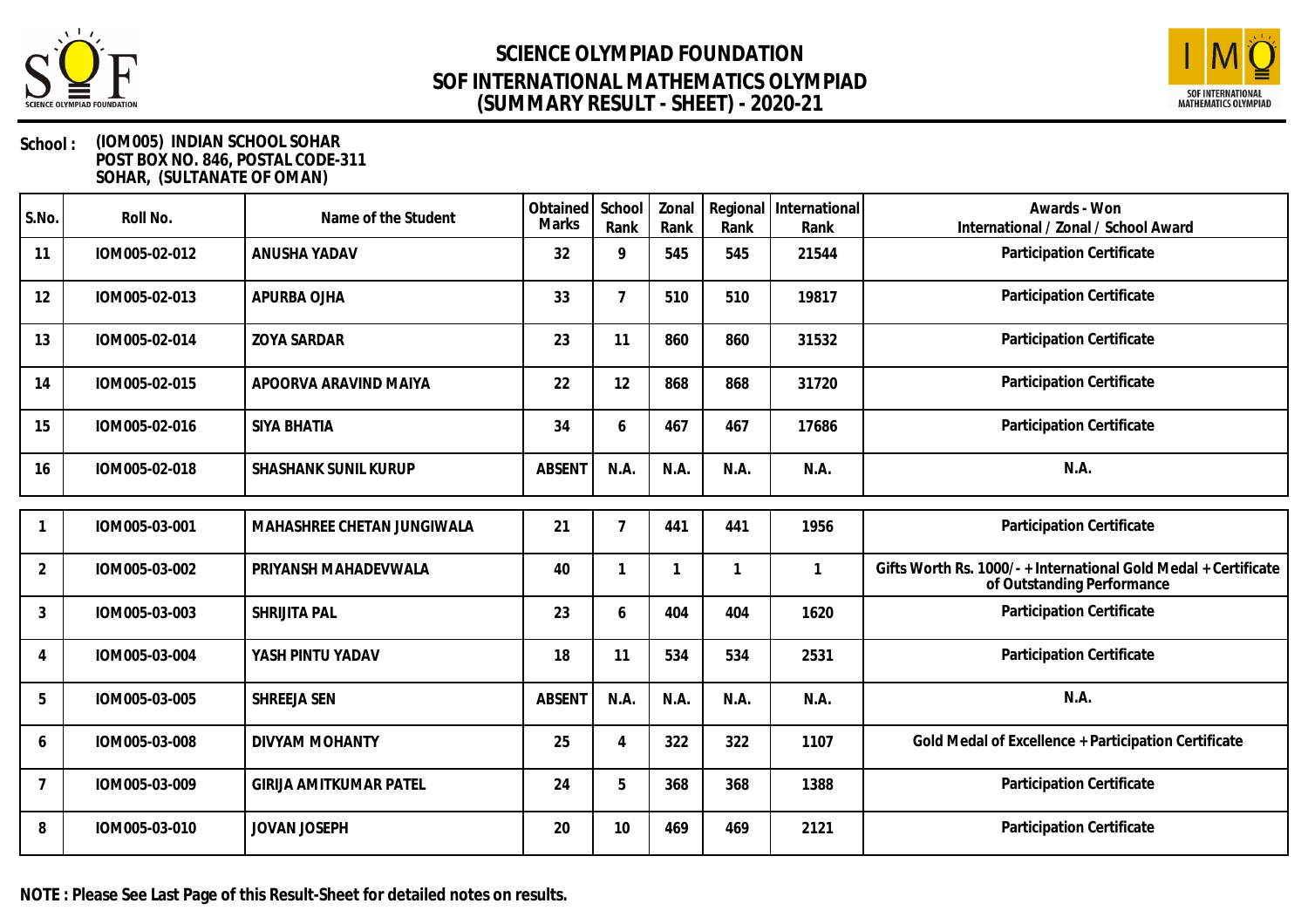



| S.No.          | Roll No.                                            | Name of the Student              | Obtained<br>Marks | School<br>Rank | Zonal<br>Rank | Rank | Regional   International<br>Rank | Awards - Won<br>International / Zonal / School Award                                  |
|----------------|-----------------------------------------------------|----------------------------------|-------------------|----------------|---------------|------|----------------------------------|---------------------------------------------------------------------------------------|
| 9              | IOM005-03-012                                       | THOMAS KURIOTTU JOHN             | 35                | $\overline{2}$ | 38            | 38   | 58                               | Gold Medal of Excellence + Participation Certificate                                  |
| 10             | IOM005-03-013                                       | THANISH RAM                      | 21                | 8              | 460           | 460  | 2044                             | Participation Certificate                                                             |
| 11             | IOM005-03-014                                       | AYSHA FATIMA ANWAR               | 28                | 3              | 242           | 242  | 692                              | Gold Medal of Excellence + Participation Certificate                                  |
| 12             | Original - ZN5000-03-357<br>Revised - IOM005-03-015 | <b>GURBIR SINGH MATHARU</b>      | 20                | 9              | 467           | 467  | 2105                             | Participation Certificate                                                             |
|                | IOM005-04-001                                       | <b>DHRITI BASU</b>               | 38                |                | 6             | 6    | 6                                | Gifts Worth Rs. 1000/-+Zonal Bronze Medal + Certificate of<br><b>Zonal Excellence</b> |
| $\overline{2}$ | IOM005-04-002                                       | <b>AVANTHIKA SENTHIL</b>         | 29                | 8              | 196           | 196  | 582                              | Gold Medal of Excellence + Participation Certificate                                  |
| $\mathfrak{Z}$ | IOM005-04-003                                       | M.A.ADITHYA                      | 38                | $\overline{2}$ | 11            | 11   | 11                               | Gifts Worth Rs. 500/-+Medal of Distinction + Certificate of<br>Distinction            |
| 4              | IOM005-04-004                                       | MARIA ELSA EAPEN                 | 19                | 20             | 475           | 475  | 2435                             | Participation Certificate                                                             |
| 5              | IOM005-04-005                                       | KAUSHIKA.V                       | 37                | 3              | 14            | 14   | 15                               | Medal of Distinction + Certificate of Distinction                                     |
| 6              | IOM005-04-006                                       | <b>SANCHI SINGH</b>              | 18                | 21             | 492           | 492  | 2636                             | Participation Certificate                                                             |
|                | IOM005-04-007                                       | S SUHAIR BASHA                   | 21                | 17             | 414           | 414  | 1981                             | Participation Certificate                                                             |
| 8              | IOM005-04-008                                       | CHENNURU ESWAR VARA PRASAD REDDY | 32                | 6              | 117           | 117  | 248                              | Gold Medal of Excellence + Participation Certificate                                  |
| 9              | IOM005-04-009                                       | <b>ANIKET SHARMA</b>             | 28                | 9              | 226           | 226  | 749                              | Participation Certificate                                                             |
| 10             | IOM005-04-010                                       | AGNES LIZA EMMANUEL              | 25                | 12             | 298           | 298  | 1174                             | Participation Certificate                                                             |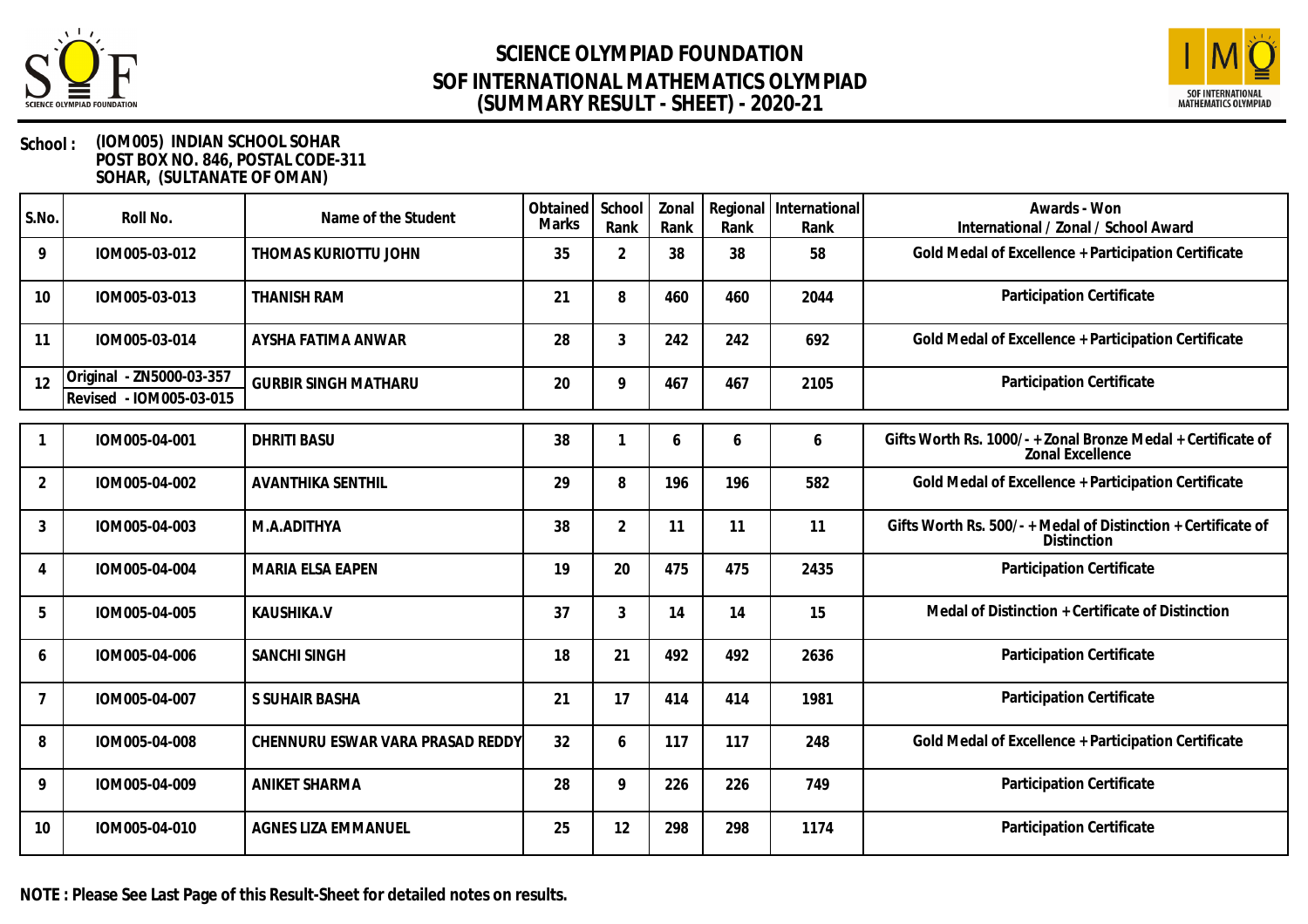



| S.No. | Roll No.      | Name of the Student          | Obtained<br><b>Marks</b> | School<br>Rank | Zonal<br>Rank | Rank | Regional   International<br>Rank | Awards - Won<br>International / Zonal / School Award |
|-------|---------------|------------------------------|--------------------------|----------------|---------------|------|----------------------------------|------------------------------------------------------|
| 11    | IOM005-04-011 | PRANAV TY                    | 21                       | 18             | 416           | 416  | 1992                             | Participation Certificate                            |
| 12    | IOM005-04-012 | AARAV SHAILESHBHAI THESIYA   | 36                       | 5              | 26            | 26   | 32                               | Medal of Distinction + Certificate of Distinction    |
| 13    | IOM005-04-013 | NIVEDITA RAJASHEKAR HIREMATH | 10                       | 24             | 598           | 598  | 3879                             | Participation Certificate                            |
| 14    | IOM005-04-014 | SOUGANDHIKA KHOSLA           | <b>ABSENT</b>            | N.A.           | N.A.          | N.A. | N.A.                             | N.A.                                                 |
| 15    | IOM005-04-015 | AADHYA SUJITH                | 24                       | 16             | 336           | 336  | 1392                             | Participation Certificate                            |
| 16    | IOM005-04-016 | <b>ABHINAV JITHISH</b>       | 37                       | 4              | 19            | 19   | 22                               | Medal of Distinction + Certificate of Distinction    |
| 17    | IOM005-04-017 | <b>AUSTIN JOHN STEEV</b>     | 25                       | 15             | 317           | 317  | 1253                             | Participation Certificate                            |
| 18    | IOM005-04-018 | MANGALPRABHU. MANDIRAMURTHI  | 30                       | 7              | 169           | 169  | 453                              | Gold Medal of Excellence + Participation Certificate |
| 19    | IOM005-04-020 | MOHAMMAD ZAYAN               | 20                       | 19             | 454           | 454  | 2274                             | Participation Certificate                            |
| 20    | IOM005-04-021 | <b>RISHABH R</b>             | 27                       | 10             | 238           | 238  | 857                              | Participation Certificate                            |
| 21    | IOM005-04-022 | <b>ANANT THAYRANI</b>        | 26                       | 11             | 276           | 276  | 1051                             | Participation Certificate                            |
| 22    | IOM005-04-024 | SHREYANSHI BISWAL            | 13                       | 23             | 571           | 571  | 3534                             | Participation Certificate                            |
| 23    | IOM005-04-025 | <b>DHYAN SAJILESH</b>        | 18                       | 22             | 499           | 499  | 2681                             | Participation Certificate                            |
| 24    | IOM005-04-026 | <b>AYSHA MINHAJ</b>          | 25                       | 14             | 306           | 306  | 1215                             | Participation Certificate                            |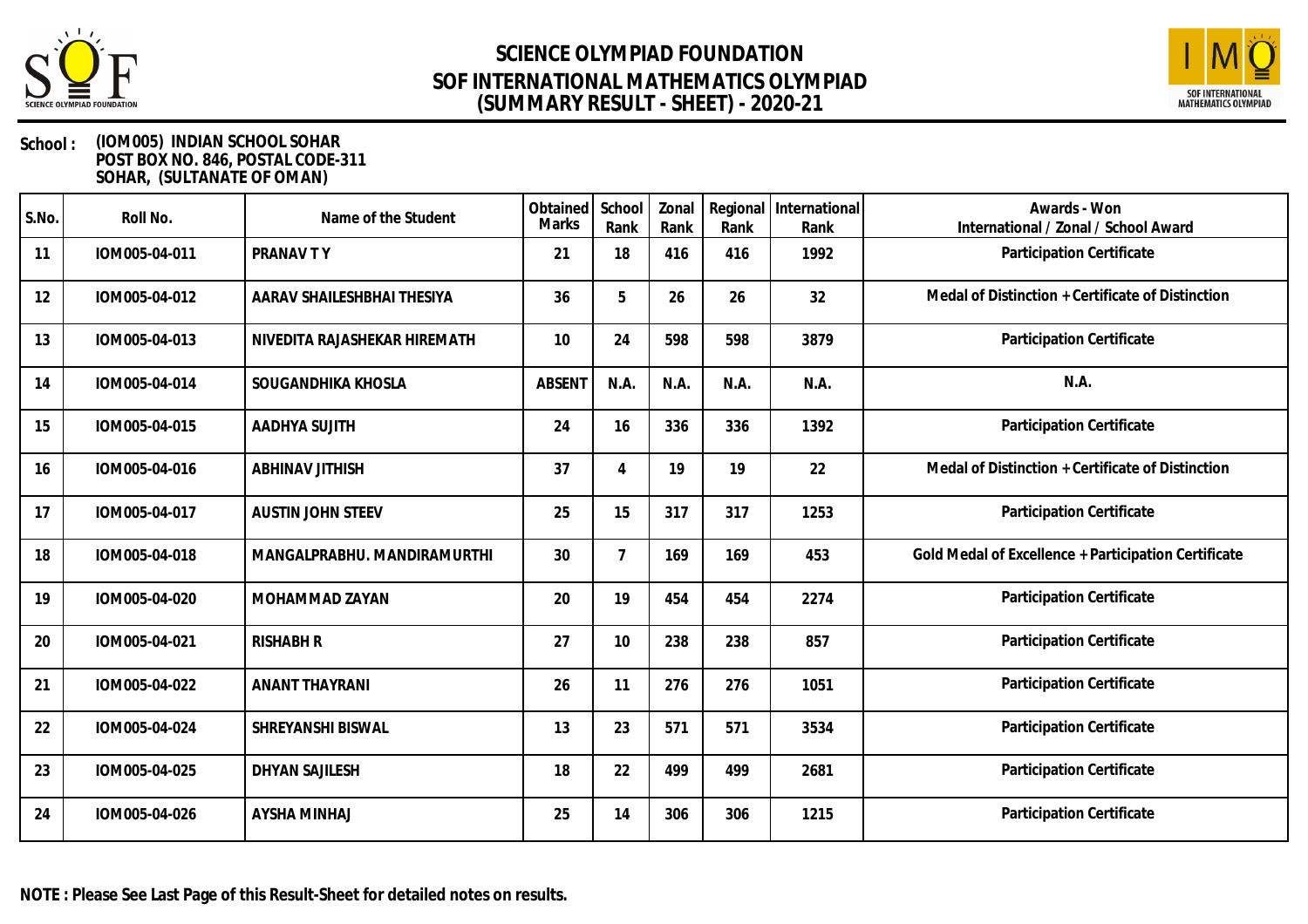



#### **School : (IOM005) INDIAN SCHOOL SOHAR POST BOX NO. 846, POSTAL CODE-311 SOHAR, (SULTANATE OF OMAN)**

| S.No.          | Roll No.                                                  | Name of the Student     | Obtained<br><b>Marks</b> | School<br>Rank              | Zonal<br>Rank | Rank | Regional   International<br>Rank | Awards - Won<br>International / Zonal / School Award |
|----------------|-----------------------------------------------------------|-------------------------|--------------------------|-----------------------------|---------------|------|----------------------------------|------------------------------------------------------|
| 25             | - ZN5000-04-348<br>Original<br>- IOM005-04-027<br>Revised | THEERAJ MURUGAN         | 25                       | 13                          | 304           | 304  | 1208                             | Participation Certificate                            |
|                | IOM005-05-001                                             | AKSHARA SANJAY WADKAR   | 21                       | 14                          | 699           | 699  | 6850                             | Participation Certificate                            |
| $\overline{2}$ | IOM005-05-002                                             | ANIKA.S.NAIR            | 27                       | 11                          | 584           | 584  | 5403                             | Participation Certificate                            |
| 3              | IOM005-05-003                                             | <b>KANDARP VAISHNAV</b> | 30                       | 10                          | 495           | 495  | 4307                             | Participation Certificate                            |
| 4              | IOM005-05-005                                             | <b>AVANEESH GUPTA</b>   | 50                       | $\mathfrak{Z}$              | 69            | 69   | 250                              | Gold Medal of Excellence + Participation Certificate |
| 5              | IOM005-05-006                                             | <b>ABEL ROBIN</b>       | 54                       | $\overline{2}$              | 32            | 32   | 66                               | Gold Medal of Excellence + Participation Certificate |
| 6              | IOM005-05-008                                             | <b>KOVID PANT</b>       | 33                       | $\overline{7}$              | 430           | 430  | 3509                             | Participation Certificate                            |
| $\overline{7}$ | IOM005-05-010                                             | MANITH MANJUNATH RAO    | 31                       | 9                           | 477           | 477  | 4117                             | Participation Certificate                            |
| 8              | IOM005-05-011                                             | MOHAMMAD ABRAR ANWAR    | 42                       | 5                           | 213           | 213  | 1241                             | Participation Certificate                            |
| 9              | IOM005-05-012                                             | <b>MAHI SUNIL PATIL</b> | 32                       | 8                           | 467           | 467  | 3902                             | Participation Certificate                            |
| 10             | IOM005-05-013                                             | <b>NISHAN ASIF</b>      | 43                       | $\boldsymbol{\vartriangle}$ | 199           | 199  | 1161                             | Gold Medal of Excellence + Participation Certificate |
| 11             | IOM005-05-014                                             | NIHARIKA                | 15                       | 15                          | 760           | 760  | 7941                             | Participation Certificate                            |
| 12             | IOM005-05-015                                             | <b>VISHARAD KHARE</b>   | 36                       | 6                           | 355           | 355  | 2707                             | Participation Certificate                            |
| 13             | IOM005-05-016                                             | SIDHARTH SUNIL KURUP    | <b>ABSENT</b>            | N.A.                        | N.A.          | N.A. | N.A.                             | N.A.                                                 |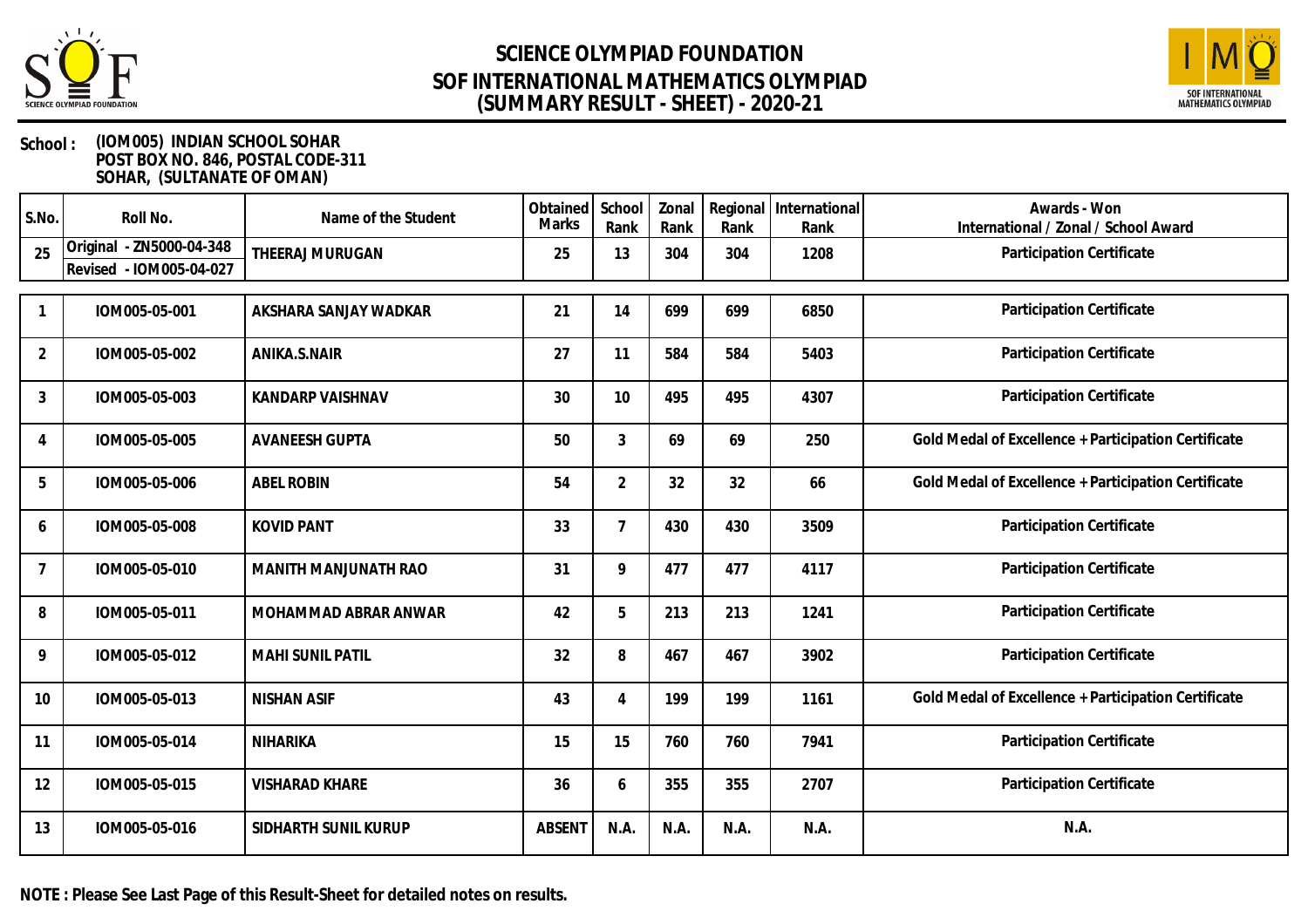



#### **School : (IOM005) INDIAN SCHOOL SOHAR POST BOX NO. 846, POSTAL CODE-311 SOHAR, (SULTANATE OF OMAN)**

| S.No.          | Roll No.      | Name of the Student     | Obtained<br>Marks | School<br>Rank | Zonal<br>Rank | Regional<br>Rank | International<br>Rank | Awards - Won<br>International / Zonal / School Award |
|----------------|---------------|-------------------------|-------------------|----------------|---------------|------------------|-----------------------|------------------------------------------------------|
| 14             | IOM005-05-017 | SWARNAVO BANERJEE       | 56                |                | 21            | 21               | 34                    | Medal of Distinction + Certificate of Distinction    |
| 15             | IOM005-05-018 | <b>VENYA KHARE</b>      | 25                | 13             | 613           | 613              | 5877                  | Participation Certificate                            |
| 16             | IOM005-05-019 | NIVETHITHA BALAJI       | 25                | 12             | 606           | 606              | 5767                  | Participation Certificate                            |
|                | IOM005-06-003 | <b>NEHA ANTALA</b>      | 35                | 7              | 276           | 276              | 2747                  | Participation Certificate                            |
| 2              | IOM005-06-004 | SARISHA GUPTA           | 25                | 18             | 446           | 446              | 5334                  | Participation Certificate                            |
| 3              | IOM005-06-005 | SHAURYAVIR SINGH        | 30                | 12             | 366           | 366              | 3993                  | Participation Certificate                            |
| 4              | IOM005-06-006 | <b>SAYAN PAL</b>        | 31                | 11             | 352           | 352              | 3737                  | Participation Certificate                            |
| 5              | IOM005-06-007 | PRITHIKA KISHORE        | 49                | $\overline{2}$ | 65            | 65               | 358                   | Gold Medal of Excellence + Participation Certificate |
| 6              | IOM005-06-008 | YASHASWINI JAIN         | 26                | 15             | 431           | 431              | 5074                  | Participation Certificate                            |
| $\overline{7}$ | IOM005-06-009 | YASHAS P                | 35                | 8              | 279           | 279              | 2788                  | Participation Certificate                            |
| 8              | IOM005-06-010 | ABHIMAN RAMESH DEWANGAN | 37                | 6              | 237           | 237              | 2287                  | Participation Certificate                            |
| 9              | IOM005-06-011 | SAMARTH SANJAY GAVANE   | 34                | 9              | 286           | 286              | 2920                  | Participation Certificate                            |
| 10             | IOM005-06-013 | SHRABASTI SEN           | 30                | 13             | 373           | 373              | 4077                  | Participation Certificate                            |
| 11             | IOM005-06-016 | ARUNACHALAM SARAVANAN   | 33                | 10             | 300           | 300              | 3116                  | Participation Certificate                            |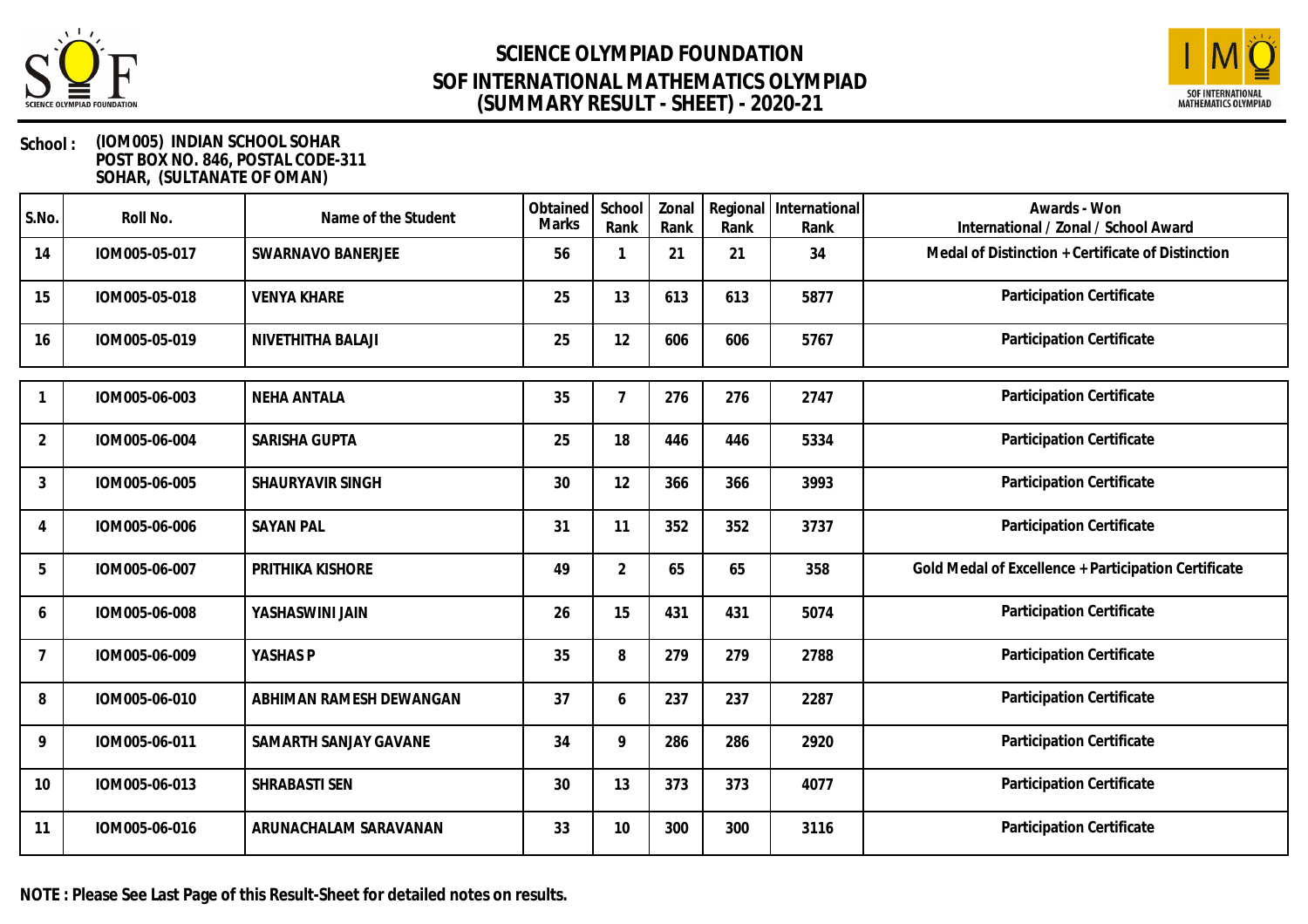



#### **School : (IOM005) INDIAN SCHOOL SOHAR POST BOX NO. 846, POSTAL CODE-311 SOHAR, (SULTANATE OF OMAN)**

| S.No.          | Roll No.      | Name of the Student      | Obtained<br>Marks | School<br>Rank | Zonal<br>Rank | Regional<br>Rank | International<br>Rank | Awards - Won<br>International / Zonal / School Award |
|----------------|---------------|--------------------------|-------------------|----------------|---------------|------------------|-----------------------|------------------------------------------------------|
| 12             | IOM005-06-017 | SHREYAS SUNIL WATHARKAR  | 25                | 16             | 436           | 436              | 5146                  | Participation Certificate                            |
| 13             | IOM005-06-018 | <b>ANUBHAV BISWAS</b>    | 53                |                | 27            | 27               | 111                   | Medal of Distinction + Certificate of Distinction    |
| 14             | IOM005-06-019 | <b>SUREPALLY TEJUS</b>   | 39                | 4              | 193           | 193              | 1800                  | Gold Medal of Excellence + Participation Certificate |
| 15             | IOM005-06-022 | RAJAT MOHAKUD            | 19                | 19             | 521           | 521              | 6533                  | Participation Certificate                            |
| 16             | IOM005-06-023 | <b>NALINI BABURAJ</b>    | 37                | 5              | 224           | 224              | 2138                  | Participation Certificate                            |
| 17             | IOM005-06-024 | <b>ANUSHREE POLAI</b>    | 30                | 12             | 366           | 366              | 3993                  | Participation Certificate                            |
| 18             | IOM005-06-025 | ANUGRAHA                 | 25                | 17             | 437           | 437              | 5154                  | Participation Certificate                            |
| 19             | IOM005-06-026 | KANNYA MURALIDHARAN      | 44                | 3              | 132           | 132              | 946                   | Gold Medal of Excellence + Participation Certificate |
| 20             | IOM005-06-027 | <b>BHAAVIK SAIBHUVIS</b> | 29                | 14             | 380           | 380              | 4212                  | Participation Certificate                            |
|                | IOM005-07-002 | DIVISHA SHRIVASTAVA      | 35                | $\overline{7}$ | 159           | 159              | 2463                  | Participation Certificate                            |
| $\overline{2}$ | IOM005-07-003 | ANUGYA MANDAL            | 41                | $\overline{2}$ | 81            | 81               | 1223                  | Gold Medal of Excellence + Participation Certificate |
| 3              | IOM005-07-004 | NIVED ANOOP NAIR         | 43                |                | 64            | 64               | 923                   | Gold Medal of Excellence + Participation Certificate |
| 4              | IOM005-07-005 | SHYAM KONDATH SREEKUMAR  | 32                | 9              | 197           | 197              | 3158                  | Participation Certificate                            |
| 5              | IOM005-07-007 | SRUTHI HARIKUMAR PILLAI  | 31                | 10             | 223           | 223              | 3568                  | Participation Certificate                            |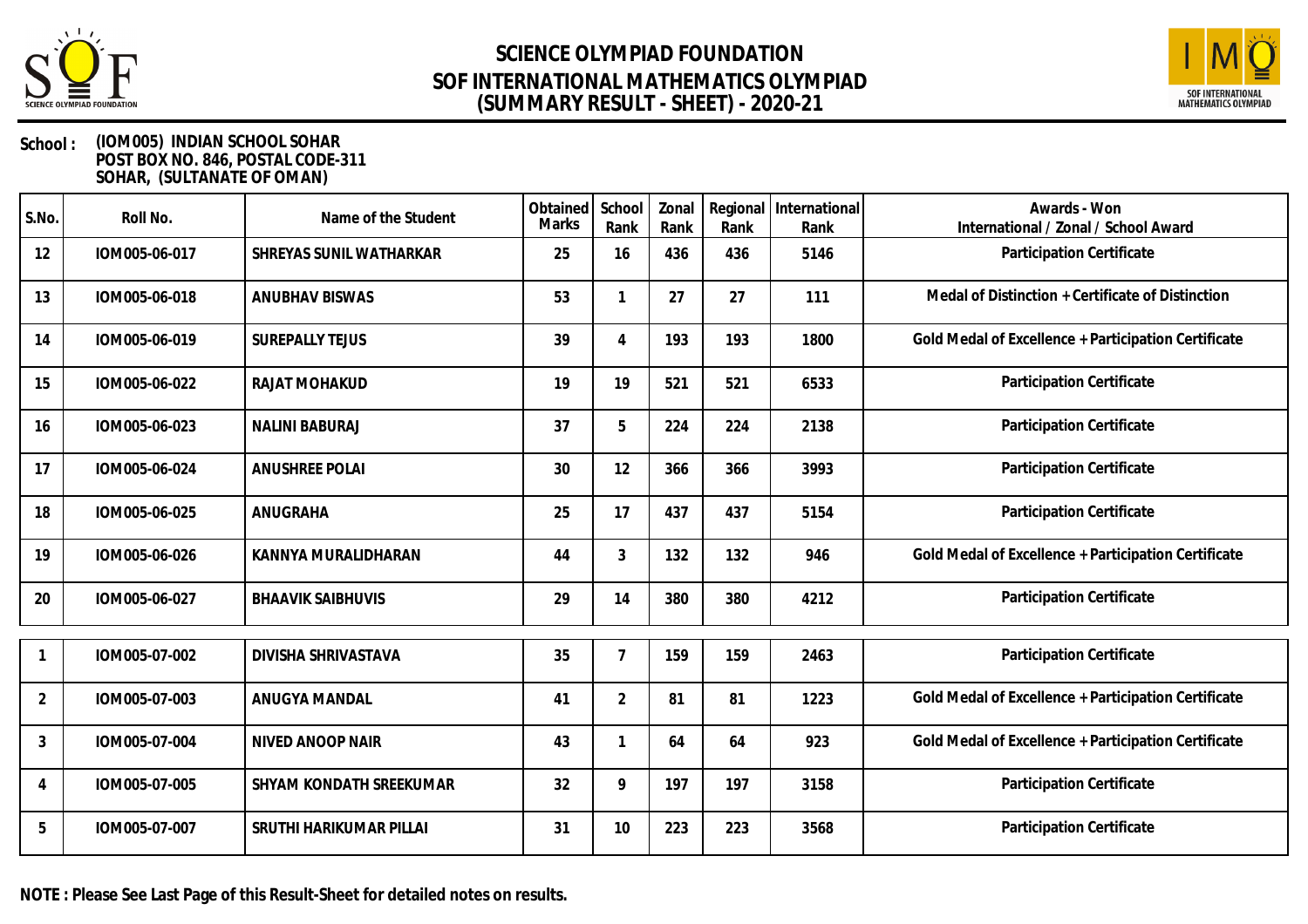



| S.No.          | Roll No.      | Name of the Student     | Obtained<br>Marks | School<br>Rank | Zonal<br>Rank | Regional<br>Rank | International<br>Rank | Awards - Won<br>International / Zonal / School Award |
|----------------|---------------|-------------------------|-------------------|----------------|---------------|------------------|-----------------------|------------------------------------------------------|
| 6              | IOM005-07-008 | <b>RISHUL MANGLA</b>    | 36                | 6              | 143           | 143              | 2243                  | Participation Certificate                            |
| 7              | IOM005-07-009 | <b>VISHNU HARI</b>      | 38                | $\overline{4}$ | 112           | 112              | 1733                  | Participation Certificate                            |
| 8              | IOM005-07-010 | SHAURYA BEHERA          | 36                | 5              | 138           | 138              | 2157                  | Participation Certificate                            |
| 9              | IOM005-07-011 | <b>SAILI BEHERA</b>     | 23                | 12             | 353           | 353              | 5817                  | Participation Certificate                            |
| 10             | IOM005-07-013 | <b>AANYA RAWAT</b>      | 22                | 13             | 369           | 369              | 6054                  | Participation Certificate                            |
| 11             | IOM005-07-014 | <b>ELRICK PEREIRA</b>   | 25                | 11             | 317           | 317              | 5181                  | Participation Certificate                            |
| 12             | IOM005-07-016 | <b>VEDI YADAV</b>       | 34                | 8              | 182           | 182              | 2820                  | Participation Certificate                            |
| 13             | IOM005-07-017 | PULAKITA BEHARA         | 18                | 14             | 398           | 398              | 6748                  | Participation Certificate                            |
| 14             | IOM005-07-019 | ZACHARIAH KURIOTTU JOHN | 40                | 3              | 85            | 85               | 1307                  | Gold Medal of Excellence + Participation Certificate |
|                | IOM005-08-001 | <b>LUVYA P SHETTY</b>   | 37                | 4              | 121           | 121              | 2197                  | Participation Certificate                            |
| $\overline{2}$ | IOM005-08-002 | DHRUTI H G              | 30                | 11             | 212           | 212              | 3893                  | Participation Certificate                            |
| 3              | IOM005-08-003 | KARPAGA VARSHENI        | 37                | 5              | 125           | 125              | 2210                  | Participation Certificate                            |
| 4              | IOM005-08-004 | MADHAV KRISHNA          | 36                | 8              | 137           | 137              | 2467                  | Participation Certificate                            |
| 5              | IOM005-08-005 | <b>ADITYA SAJEEV</b>    | 27                | 13             | 265           | 265              | 4759                  | Participation Certificate                            |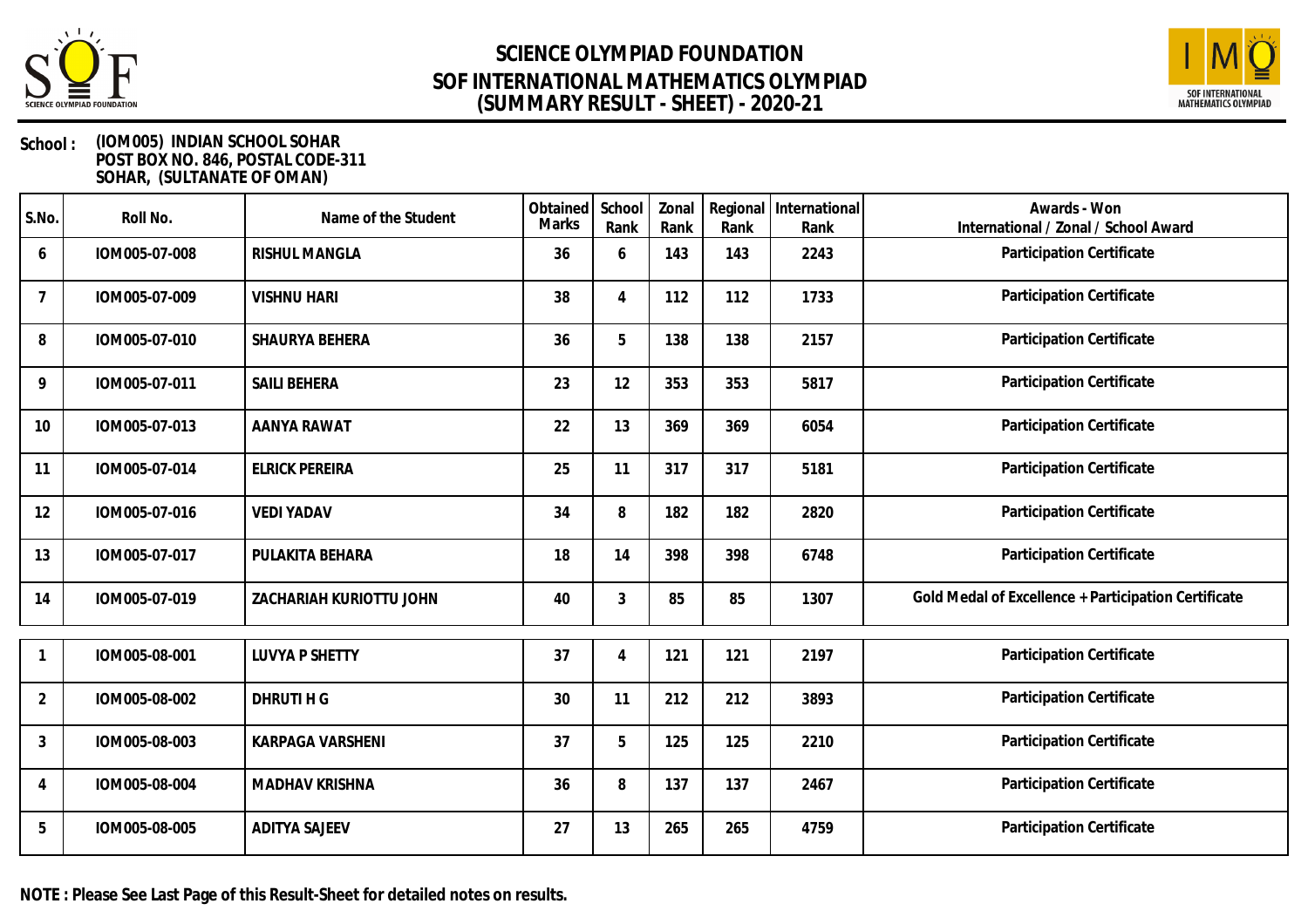



| S.No. | Roll No.      | Name of the Student           | Obtained<br><b>Marks</b> | School<br>Rank | Zonal<br>Rank | Regional<br>Rank | International<br>Rank | Awards - Won<br>International / Zonal / School Award |
|-------|---------------|-------------------------------|--------------------------|----------------|---------------|------------------|-----------------------|------------------------------------------------------|
| 6     | IOM005-08-006 | SIRI B PATIL                  | 38                       | $\overline{2}$ | 114           | 114              | 2006                  | Gold Medal of Excellence + Participation Certificate |
| 7     | IOM005-08-008 | <b>VARSHNEY GANESH LAKADE</b> | 37                       | $\mathfrak{Z}$ | 118           | 118              | 2194                  | Gold Medal of Excellence + Participation Certificate |
| 8     | IOM005-08-009 | YASH BHASKARKUMAR SHETH       | 32                       | 10             | 175           | 175              | 3334                  | Participation Certificate                            |
| 9     | IOM005-08-010 | <b>DHRUV CHOKSHI</b>          | 37                       | 6              | 128           | 128              | 2261                  | Participation Certificate                            |
| 10    | IOM005-08-011 | NITINKISOR RAJESH KUMAR       | 37                       | $\overline{4}$ | 121           | 121              | 2197                  | Participation Certificate                            |
| 11    | IOM005-08-013 | CHENNURU VEDITHA              | 21                       | 15             | 346           | 346              | 6155                  | Participation Certificate                            |
| 12    | IOM005-08-014 | SHAURYA SINGH                 | 41                       |                | 79            | 79               | 1420                  | Gold Medal of Excellence + Participation Certificate |
| 13    | IOM005-08-015 | SUREPALLY SPANDANA            | 33                       | 9              | 172           | 172              | 3276                  | Participation Certificate                            |
| 14    | IOM005-08-016 | SAVIO GEORGE MATHEW           | 36                       | $\overline{7}$ | 131           | 131              | 2309                  | Participation Certificate                            |
| 15    | IOM005-08-017 | <b>CLITUS COLACO</b>          | 30                       | 12             | 219           | 219              | 3962                  | Participation Certificate                            |
| 16    | IOM005-08-020 | <b>BORA LOCHANA</b>           | 25                       | 14             | 286           | 286              | 5138                  | Participation Certificate                            |
| 17    | IOM005-08-022 | SAJAL KUMAR PAL               | 18                       | 16             | 373           | 373              | 6659                  | Participation Certificate                            |
|       | IOM005-09-001 | YASHITA SINGH                 | 21                       | 11             | 236           | 236              | 6440                  | Participation Certificate                            |
| 2     | IOM005-09-002 | MONISH GANGADHARAN            | 35                       | $\overline{4}$ | 106           | 106              | 2933                  | Gold Medal of Excellence + Participation Certificate |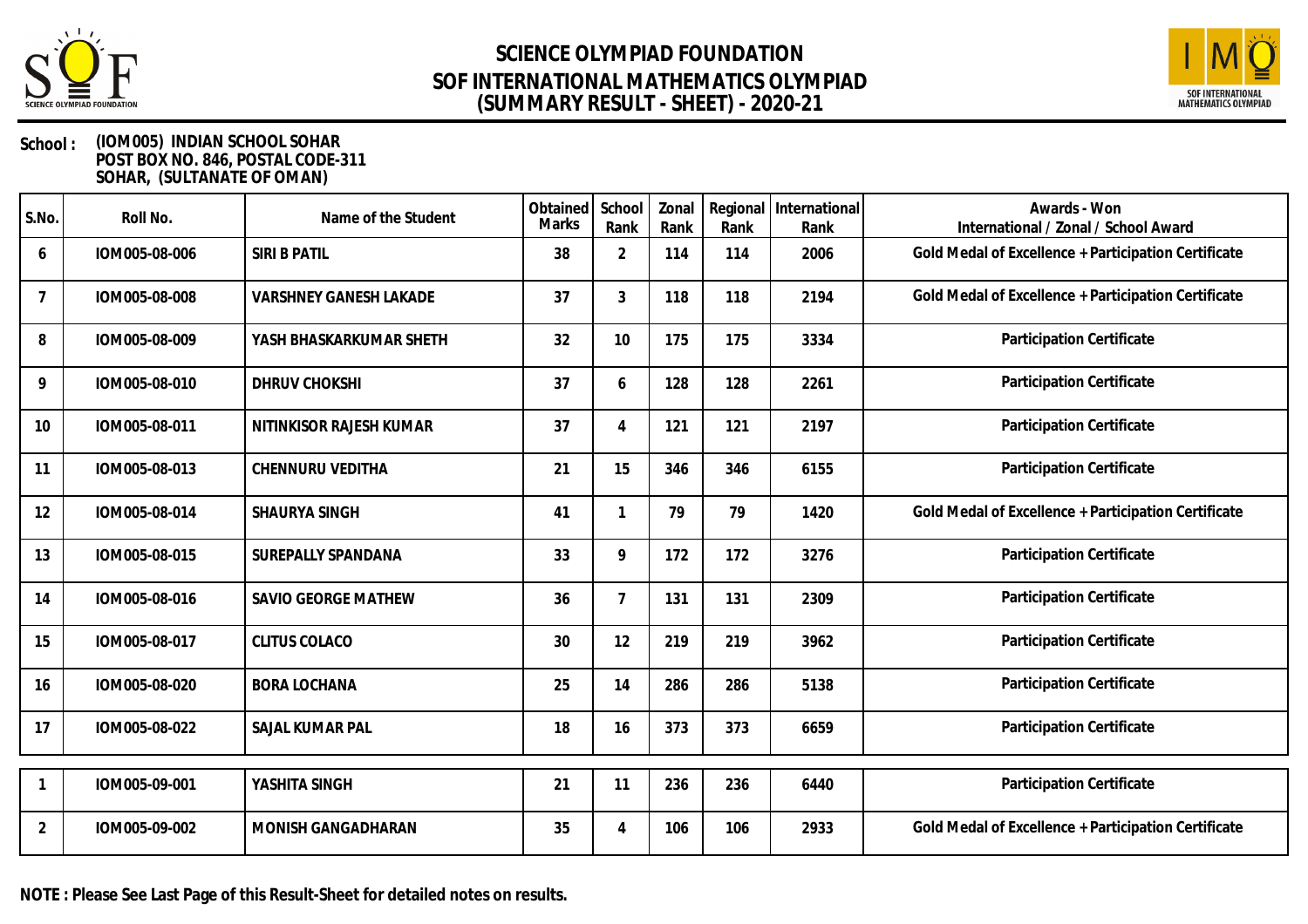



#### **School : (IOM005) INDIAN SCHOOL SOHAR POST BOX NO. 846, POSTAL CODE-311 SOHAR, (SULTANATE OF OMAN)**

| S.No.          | Roll No.      | Name of the Student       | Obtained<br>Marks | School<br>Rank | Zonal<br>Rank | Regional<br>Rank | International<br>Rank | Awards - Won<br>International / Zonal / School Award |
|----------------|---------------|---------------------------|-------------------|----------------|---------------|------------------|-----------------------|------------------------------------------------------|
| 3              | IOM005-09-003 | ATHARV SANJAY WADKAR      | 29                | 8              | 159           | 159              | 4528                  | Participation Certificate                            |
| 4              | IOM005-09-006 | <b>ULLASH P</b>           | 31                | 6              | 138           | 138              | 3984                  | Participation Certificate                            |
| 5              | IOM005-09-007 | JEET HIRENKUMAR DEKIVADIA | 34                | 5              | 112           | 112              | 3176                  | Participation Certificate                            |
| 6              | IOM005-09-008 | <b>PAVAN NAMBIAR</b>      | 25                | 10             | 203           | 203              | 5607                  | Participation Certificate                            |
| 7              | IOM005-09-009 | AASTHA WADJIKAR           | 28                | 9              | 168           | 168              | 4754                  | Participation Certificate                            |
| 8              | IOM005-09-010 | <b>NALAN BABURAJ</b>      | 37                | 3              | 87            | 87               | 2377                  | Gold Medal of Excellence + Participation Certificate |
| 9              | IOM005-09-011 | SIDAMBARISVAR             | 44                | $\overline{2}$ | 40            | 40               | 990                   | Gold Medal of Excellence + Participation Certificate |
| 10             | IOM005-09-012 | DEVRAAG.C.M               | 31                |                | 146           | 146              | 4136                  | Participation Certificate                            |
| 11             | IOM005-09-013 | <b>AMAN SAJI</b>          | 49                |                | 15            | 15               | 359                   | Medal of Distinction + Certificate of Distinction    |
|                | IOM005-10-001 | <b>SWATI RAJESH</b>       | 48                | $\overline{2}$ | 17            | 17               | 492                   | Medal of Distinction + Certificate of Distinction    |
| $\overline{2}$ | IOM005-10-003 | <b>KARTIK N. S</b>        | 26                | $\mathsf{Q}$   | 157           | 157              | 5175                  | Participation Certificate                            |
| $\mathfrak{Z}$ | IOM005-10-004 | ROSHMIT MANDAL            | 31                | 5              | 122           | 122              | 4051                  | Participation Certificate                            |
| 4              | IOM005-10-005 | <b>ADVAIT NAIR</b>        | 48                | 3              | 18            | 18               | 505                   | Medal of Distinction + Certificate of Distinction    |
| 5              | IOM005-10-008 | EMBERLY BAPTISTA PEREIRA  | 27                | 8              | 149           | 149              | 4882                  | Participation Certificate                            |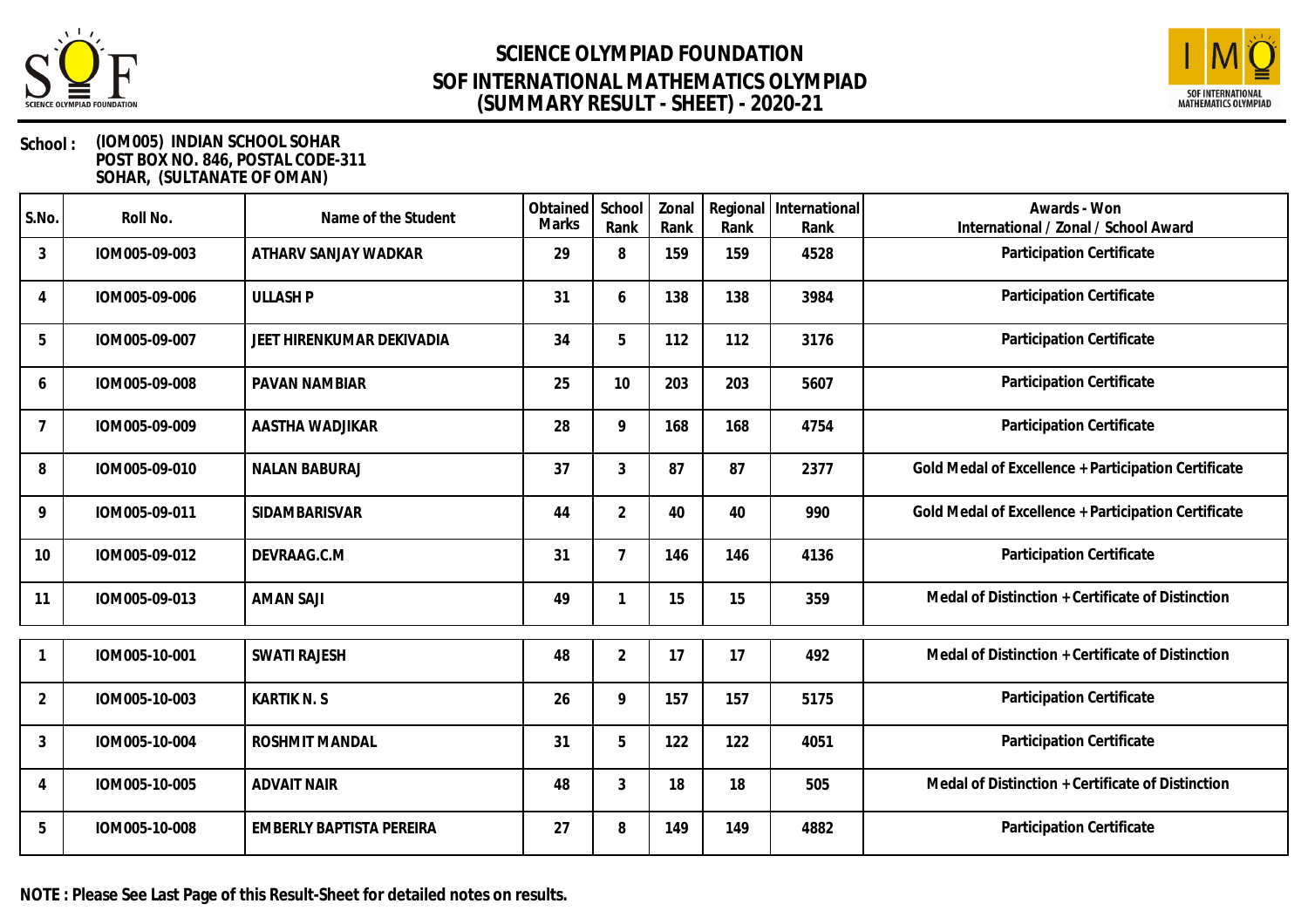



| S.No.          | Roll No.                                            | Name of the Student      | Obtained School<br>Marks | Rank           | Zonal<br>Rank | Rank | Regional   International<br>Rank | Awards - Won<br>International / Zonal / School Award                             |
|----------------|-----------------------------------------------------|--------------------------|--------------------------|----------------|---------------|------|----------------------------------|----------------------------------------------------------------------------------|
| 6              | IOM005-10-009                                       | PAKHI GOLYAN             | 32                       | 4              | 106           | 106  | 3738                             | Gold Medal of Excellence + Participation Certificate                             |
|                | IOM005-10-010                                       | KRITHYAA VIJAYANAND      | 51                       |                |               | 7    | 198                              | Gifts Worth Rs. 500/- + Medal of Distinction + Certificate of<br>Distinction     |
| 8              | IOM005-10-011                                       | R.SHRIYAA KISHORE        | 30                       | 6              | 124           | 124  | 4131                             | Participation Certificate                                                        |
| $\mathsf{o}$   | Original - ZN6000-10-114<br>Revised - IOM005-10-012 | <b>KUSHAL</b>            | 27                       |                | 148           | 148  | 4857                             | Participation Certificate                                                        |
|                | IOM005-11-001                                       | <b>ANSHITHA FICEL</b>    | <b>ABSENT</b>            | N.A.           | N.A.          | N.A. | N.A.                             | N.A.                                                                             |
| $\overline{2}$ | IOM005-11-004                                       | <b>GARVIT SINGH</b>      | 39                       | $\overline{2}$ | 26            | 26   | 861                              | Medal of Distinction + Certificate of Distinction                                |
| 3              | IOM005-11-007                                       | MADHUSMITA MOHAKUD       | 30                       | 3              | 59            | 59   | 1945                             | Participation Certificate                                                        |
|                | IOM005-11-009                                       | KAVYA MALVIYA            | 28                       | 4              | 69            | 69   | 2189                             | Participation Certificate                                                        |
| 5              | IOM005-11-010                                       | <b>OJAS GOLYAN</b>       | 56                       |                | 3             | 3    | 15                               | Gifts Worth Rs. 1000/- + Zonal Silver Medal + Certificate of Zonal<br>Excellence |
|                | IOM005-12-001                                       | MRIDULA HARIKUMAR PILLAI | 33                       |                | 28            | 28   | 866                              | Participation Certificate                                                        |
|                |                                                     |                          |                          |                |               |      |                                  |                                                                                  |